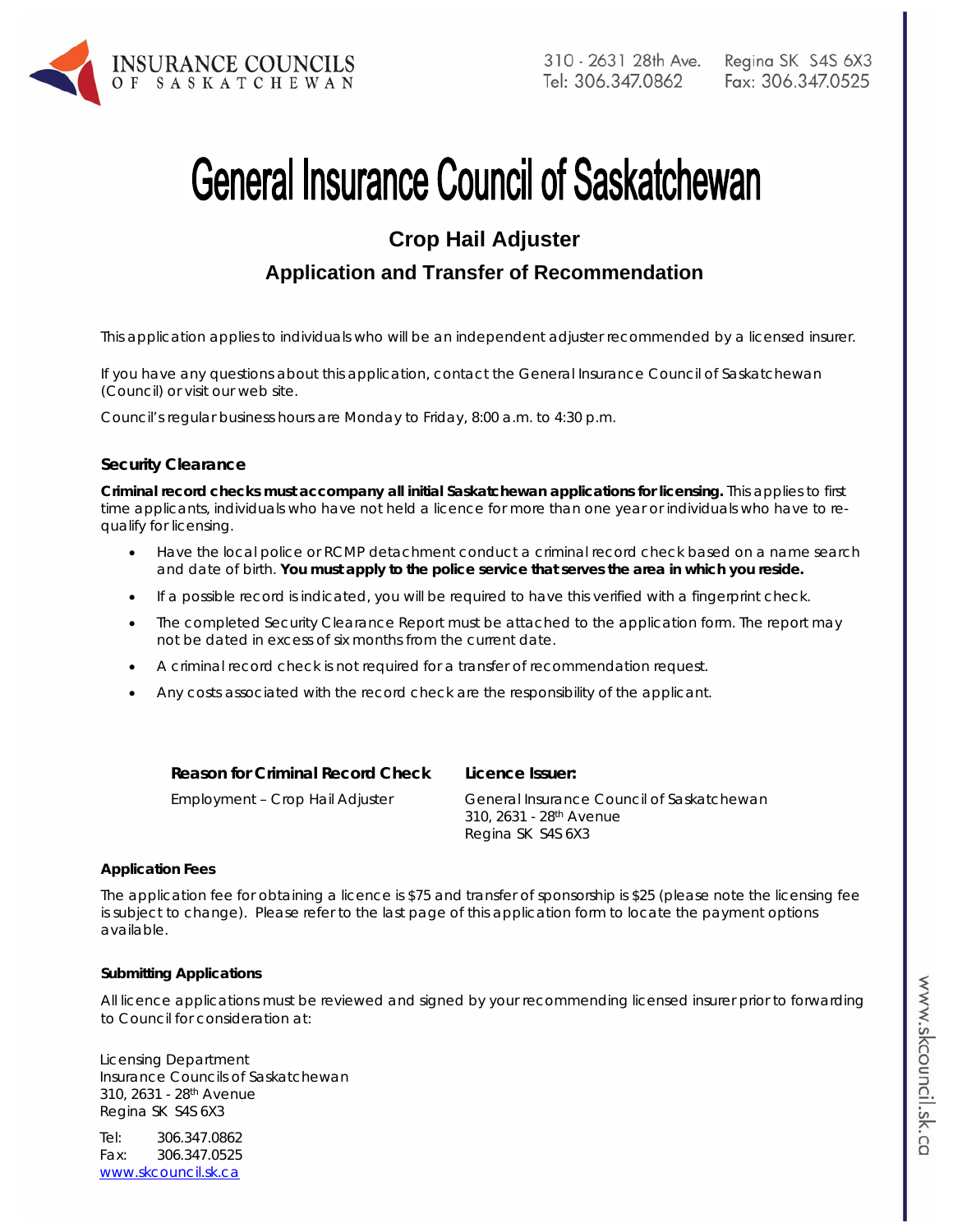

| <b>General Insurance Council of</b><br>Saskatchewan<br>Crop Hail Adjuster<br>Application - \$75<br>Transfer of Recommendation - \$25                               |                            | For office use only<br>Licence Number<br>Date Issued<br>Date Processed | <b>Received Date</b>            |                 |  |
|--------------------------------------------------------------------------------------------------------------------------------------------------------------------|----------------------------|------------------------------------------------------------------------|---------------------------------|-----------------|--|
| Part A: Identification Information                                                                                                                                 |                            |                                                                        |                                 | $\square$ Male  |  |
| $\Box$<br>$\Box$<br>Mr.<br>Mrs.<br>Miss<br>Ms.<br>$\mathsf{L}$<br>l 1                                                                                              |                            |                                                                        | Date of Birth<br>month day year | $\Box$ Female   |  |
| Legal Last Name                                                                                                                                                    | Legal First Name (in full) |                                                                        | Legal Middle Name(s)            |                 |  |
| <b>Preferred First Name</b><br>Previous Surname(s):                                                                                                                |                            |                                                                        | Maiden Name                     |                 |  |
| Are you a permanent resident or citizen of Canada?<br>$1_{\cdot}$<br>$\Box$ Yes<br>$\square$ No<br>If you answered yes, do not complete question 2.                |                            |                                                                        |                                 |                 |  |
| $\Box$ Yes<br>$\Box$ No<br>2.<br>Are you a citizen of another country that holds a valid work permit or Immigrant Visa in<br>Canada? If yes, please attach a copy. |                            |                                                                        |                                 |                 |  |
| If you answered no to either question, please provide an explanation on a separate sheet of paper and attach it<br>to this application form.                       |                            |                                                                        |                                 |                 |  |
| Place of residence                                                                                                                                                 |                            |                                                                        |                                 |                 |  |
| Number and Street, Apt., Box #                                                                                                                                     |                            |                                                                        |                                 |                 |  |
| City/Town                                                                                                                                                          |                            | Province/State                                                         |                                 | Postal/Zip Code |  |
| Personal Telephone<br>Personal E-mail                                                                                                                              | Personal Fax               |                                                                        | Personal Cell                   |                 |  |
|                                                                                                                                                                    |                            |                                                                        |                                 |                 |  |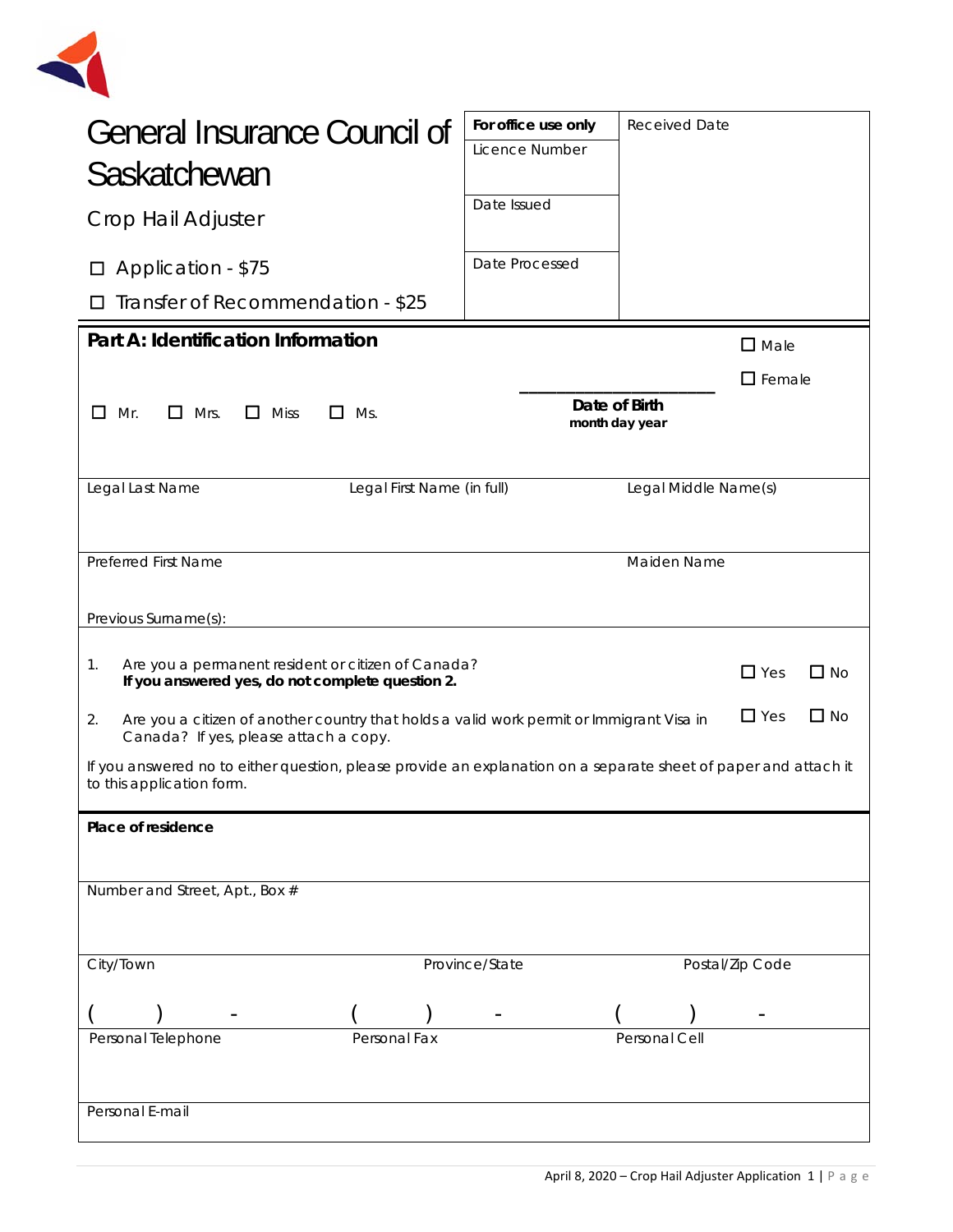

| Business address where you will be employed. This is the address mail will be sent to                       |  |  |  |  |
|-------------------------------------------------------------------------------------------------------------|--|--|--|--|
| (complete only if different than place of residence)                                                        |  |  |  |  |
|                                                                                                             |  |  |  |  |
|                                                                                                             |  |  |  |  |
| Business name (if applicable)                                                                               |  |  |  |  |
|                                                                                                             |  |  |  |  |
|                                                                                                             |  |  |  |  |
|                                                                                                             |  |  |  |  |
| Number, Street, Suite # and/or Box #                                                                        |  |  |  |  |
|                                                                                                             |  |  |  |  |
|                                                                                                             |  |  |  |  |
| Province/State<br>City/Town<br>Postal/Zip Code                                                              |  |  |  |  |
|                                                                                                             |  |  |  |  |
|                                                                                                             |  |  |  |  |
| ext                                                                                                         |  |  |  |  |
| <b>Business Fax</b><br><b>Business Telephone</b>                                                            |  |  |  |  |
|                                                                                                             |  |  |  |  |
|                                                                                                             |  |  |  |  |
|                                                                                                             |  |  |  |  |
| <b>Business E-mail</b>                                                                                      |  |  |  |  |
|                                                                                                             |  |  |  |  |
| <b>Part B: Examination</b>                                                                                  |  |  |  |  |
|                                                                                                             |  |  |  |  |
| An application for licence will not be accepted unless the applicant has passed the qualifying examination. |  |  |  |  |
| I have satisfied the following requirement:                                                                 |  |  |  |  |
|                                                                                                             |  |  |  |  |
| I have successfully completed the GICS Hail Adjuster Examination.<br>П                                      |  |  |  |  |
|                                                                                                             |  |  |  |  |
|                                                                                                             |  |  |  |  |
| Note 1: Individuals must apply for a licence within one year from the date of successful completion of the  |  |  |  |  |
| examination.                                                                                                |  |  |  |  |

**Note 2:** An individual applying for a licence, who has not held an active licence in any jurisdiction in Canada during the past two consecutive years, will be considered a new applicant.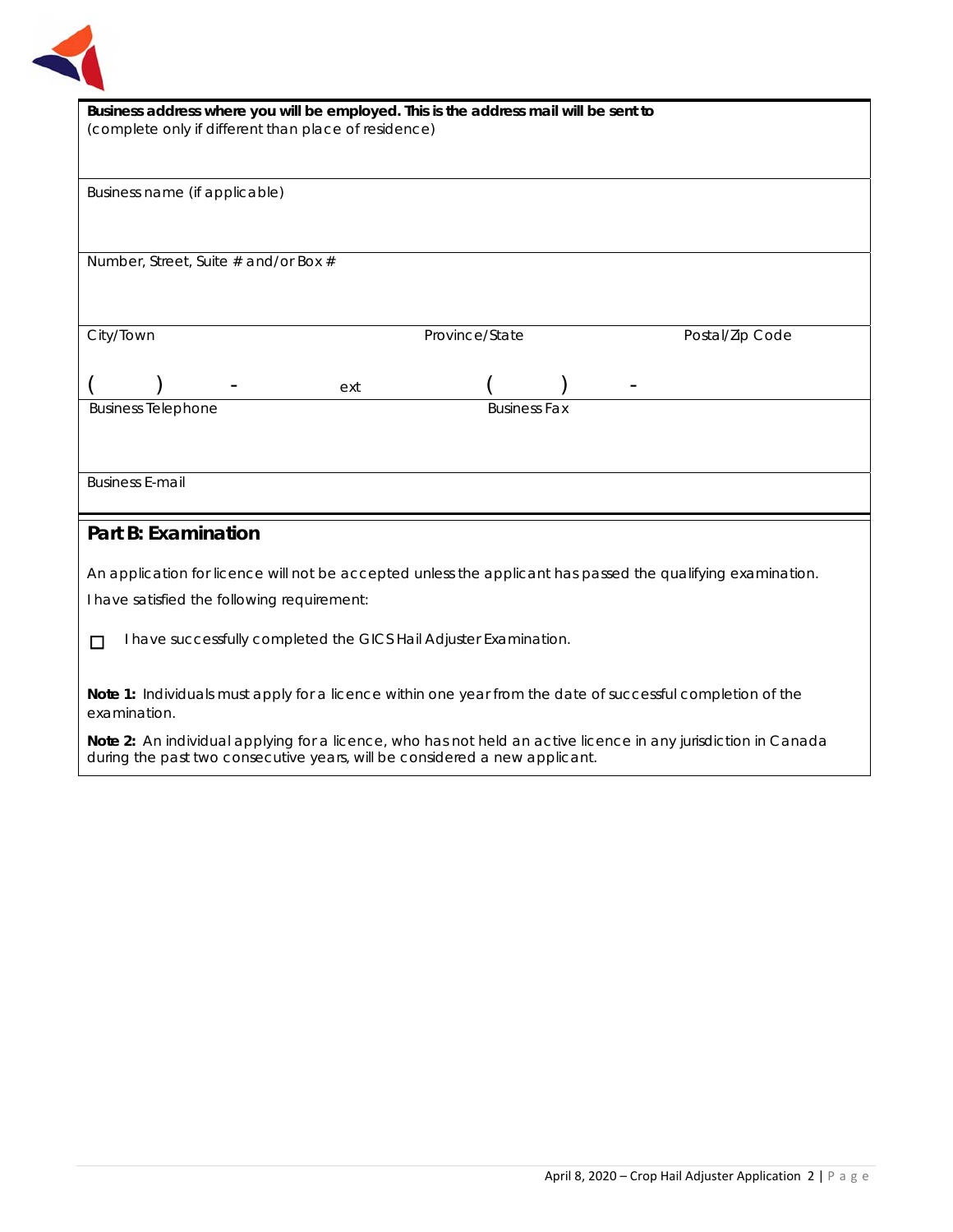

## **Part C: Background**

The following are questions relevant to *The Insurance Act* (Act) regarding trustworthiness and suitability to be licensed.

Please read these questions carefully to ensure all responses are accurate. Inaccurate answers may be considered a material misstatement.

#### **For any questions where disclosure is required, please provide complete details on a separate sheet of paper and attach to the application form**

| 1. | Have you ever held an insurance or adjuster<br>licence in Saskatchewan, or anywhere in Canada<br>or in the world?                                                                                                                                                                                                          |    | Have you ever been the subject of receivership<br>and/or bankruptcy proceedings, including<br>consumer proposals?                                                                                                                                                                                                                                                                                                                                       |
|----|----------------------------------------------------------------------------------------------------------------------------------------------------------------------------------------------------------------------------------------------------------------------------------------------------------------------------|----|---------------------------------------------------------------------------------------------------------------------------------------------------------------------------------------------------------------------------------------------------------------------------------------------------------------------------------------------------------------------------------------------------------------------------------------------------------|
|    | $\Box$ Nothing to Disclose<br>Disclosure attached                                                                                                                                                                                                                                                                          |    | $\Box$ Nothing to Disclose<br>$\Box$ Disclosure attached                                                                                                                                                                                                                                                                                                                                                                                                |
|    | If yes, please provide information about licence year,<br>licence class and jurisdiction.                                                                                                                                                                                                                                  |    | If yes, please provide an explanation of the<br>circumstances and a complete copy of the documents<br>involved.                                                                                                                                                                                                                                                                                                                                         |
|    |                                                                                                                                                                                                                                                                                                                            |    | This question applies to you personally AND any<br>company in which you are/were a principal shareholder,<br>officer or director or designated representative.                                                                                                                                                                                                                                                                                          |
| 2. | Has any licence or registration held by you as an<br>insurance agent, adjuster or for selling any other<br>financial products, ever been suspended or<br>revoked for cause, anywhere in Canada or in the<br>world?<br>$\Box$ Nothing to Disclose<br>Disclosure attached<br>This question applies to you personally AND any | 6. | Have you ever been the subject of any complaints,<br>investigations, sanctions or disciplinary actions,<br>including but not limited to, a letter of warning,<br>caution, fine, etc., against you by any financial<br>services regulator, federal regulator (e.g., FINTRAC,<br>CRA, CRTC, Privacy Commissioner, etc.) insurer or<br>any other financial services company with which<br>you hold/held a contract, in Canada or anywhere<br>in the world? |
|    | company in which you are/were a principal shareholder,<br>officer or director or designated representative.                                                                                                                                                                                                                |    | $\Box$ Nothing to Disclose<br>$\Box$ Disclosure attached                                                                                                                                                                                                                                                                                                                                                                                                |
|    |                                                                                                                                                                                                                                                                                                                            |    | This question applies to you personally AND any<br>company in which you are/were a principal shareholder,<br>officer or director or designated representative.                                                                                                                                                                                                                                                                                          |
| 3. | Have you ever been refused an insurance or<br>adjuster licence or registration for selling financial<br>products or adjusting claims in Canada or<br>anywhere in the world?                                                                                                                                                | 7. | Have you ever been investigated, charged or<br>convicted of any criminal or quasi-criminal<br>offence, in Canada or anywhere in the world?                                                                                                                                                                                                                                                                                                              |
|    | $\Box$ Nothing to Disclose<br>$\Box$ Disclosure attached                                                                                                                                                                                                                                                                   |    | $\Box$ Nothing to Disclose<br>$\Box$ Disclosure attached                                                                                                                                                                                                                                                                                                                                                                                                |
|    | This question applies to you personally AND any<br>company in which you are/were a principal shareholder,<br>officer or director or designated representative.                                                                                                                                                             |    | This question applies to you personally AND any<br>company in which you are/were a principal shareholder,<br>officer or director or designated representative.                                                                                                                                                                                                                                                                                          |
| 4. | Do you currently or plan to engage in any business<br>or occupation other than the insurance or<br>adjusting business?                                                                                                                                                                                                     | 8. | Have you ever been the subject of any type of<br>legal action, including but not limited to, class<br>action lawsuits or civil actions respecting the<br>business of insurance including adjusting, or any                                                                                                                                                                                                                                              |
|    | $\Box$ Nothing to Disclose<br>$\Box$ Disclosure attached<br>Please provide the name of the business, occupation<br>details, supervisory responsibilities and date of<br>employment.                                                                                                                                        |    | other financial service, in Canada or anywhere in<br>the world?                                                                                                                                                                                                                                                                                                                                                                                         |
|    |                                                                                                                                                                                                                                                                                                                            |    | $\Box$ Nothing to Disclose<br>J Disclosure attached                                                                                                                                                                                                                                                                                                                                                                                                     |
|    | This would include any business that requires a licence or<br>registration or is corporately registered.                                                                                                                                                                                                                   |    | This question applies to you personally AND any<br>company in which you are/were a principal shareholder,<br>officer or director or designated representative.                                                                                                                                                                                                                                                                                          |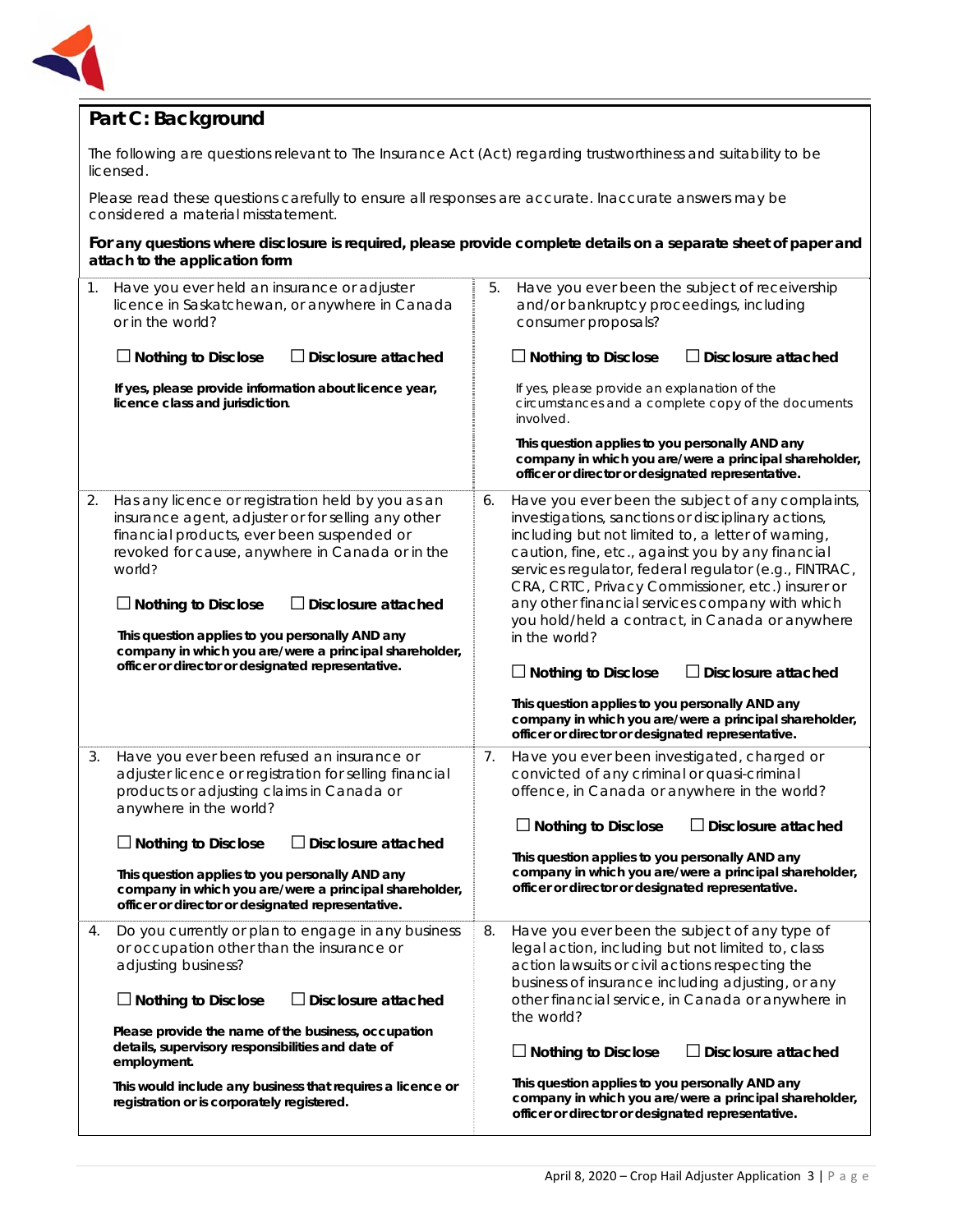

## **Part D: Non-Resident Applicants**

|  |  |  | Saskatchewan address for service as required by subsection 10-1(3) of The Insurance Regulations. |
|--|--|--|--------------------------------------------------------------------------------------------------|
|  |  |  |                                                                                                  |

|    |                                                                                                                                                                                                                          | Street Address (Box #'s will not be accepted)                                                | City/Town | Province | Postal Code          |
|----|--------------------------------------------------------------------------------------------------------------------------------------------------------------------------------------------------------------------------|----------------------------------------------------------------------------------------------|-----------|----------|----------------------|
| 2. | A non-resident applicant whose home jurisdiction has a web based licensee search is not required to<br>a)<br>provide a Certificate of Authority/Non-Resident Endorsement. Council will verify the licence status online. |                                                                                              |           |          |                      |
|    | A non-resident applicant whose home jurisdiction does not have a web based license search, is required to<br>b)<br>provide a Certificate of Authority/Non-Resident Endorsement with this application.                    |                                                                                              |           |          |                      |
| 3. | What date did you obtain your Crop Hail Adjuster Licence in your resident<br>month day year<br>jurisdiction?                                                                                                             |                                                                                              |           |          |                      |
| 4. |                                                                                                                                                                                                                          | am required to comply with continuing education requirements in my resident<br>jurisdiction? |           |          | $\Box$ Yes $\Box$ No |

## **Part E: Consent to the Collection, Use and Disclosure of Information**

By applying for an adjuster licence, I, the applicant, understand personal information will need to be collected from me and from other sources such as the recommender of the licence, financial service regulators, law enforcement agencies, credit bureaus, insurance companies, previous employers or other organizations in the financial services sector. I, therefore, consent to the collection and use of this personal information for the purpose of determining suitability for licensing.

I, the applicant, further understand and consent to the disclosure of personal information to the recommender of the licence, financial service regulators, law enforcement agencies, credit bureaus, insurance companies or other organizations in the financial services sector, for the purpose of determining suitability for licensing.

| Signature of applicant  | Date Signed |  |
|-------------------------|-------------|--|
| Print name of applicant |             |  |
|                         |             |  |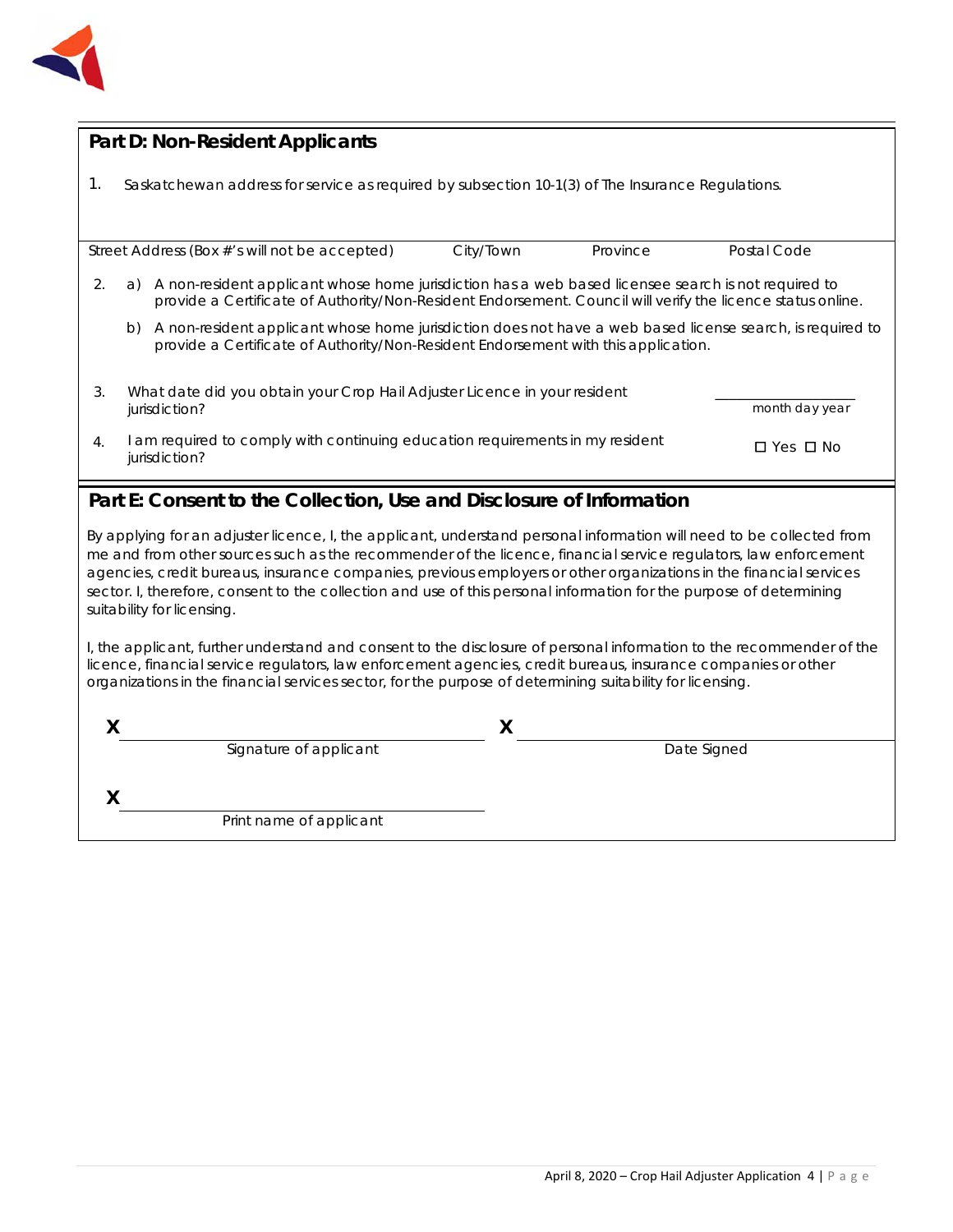

## **Part F: Declaration**

The making of a false statement on this application constitutes a material misstatement and may result in the refusal of this application and the subsequent suspension or cancellation of any licence issued. This application is required to be signed by the applicant named herein.

I, \_\_\_\_\_\_\_\_\_\_\_\_\_\_\_\_\_\_\_\_\_\_\_\_\_\_\_\_\_\_\_\_\_\_\_\_\_\_\_, solemnly declare that all statements and answers in the foregoing application including attachments are true and correct, and I make this solemn declaration conscientiously believing it to be true, and knowing that it is of the same force and effect as if made under oath.

| X                                                                                                                                                                                                               |                                                      | X                                                                                        |                                                                                                                   |  |
|-----------------------------------------------------------------------------------------------------------------------------------------------------------------------------------------------------------------|------------------------------------------------------|------------------------------------------------------------------------------------------|-------------------------------------------------------------------------------------------------------------------|--|
|                                                                                                                                                                                                                 | Signature of applicant                               |                                                                                          | Date Signed                                                                                                       |  |
|                                                                                                                                                                                                                 | <b>Part G: Recommender Declaration</b>               |                                                                                          |                                                                                                                   |  |
|                                                                                                                                                                                                                 |                                                      | To be completed by the licensed insurer that is recommending you.                        |                                                                                                                   |  |
|                                                                                                                                                                                                                 |                                                      |                                                                                          |                                                                                                                   |  |
| <b>Applicant Name</b>                                                                                                                                                                                           |                                                      |                                                                                          |                                                                                                                   |  |
| <b>Please Print</b>                                                                                                                                                                                             |                                                      | is hereby recommended to act as a Crop Hail Adjuster for the insurer named herein.       |                                                                                                                   |  |
|                                                                                                                                                                                                                 |                                                      |                                                                                          |                                                                                                                   |  |
|                                                                                                                                                                                                                 | that the applicant is suitable to receive a licence. |                                                                                          | The recommender certifies that the qualifications and business record of the applicant have been investigated and |  |
|                                                                                                                                                                                                                 |                                                      |                                                                                          |                                                                                                                   |  |
|                                                                                                                                                                                                                 |                                                      | application are true and correct, and that the applicant has completed this application. | To the best of my knowledge, information and belief, all statements and answers contained in the foregoing        |  |
| IT IS UNDERSTOOD THAT IF THE APPLICANT NAMED HEREIN IS TERMINATED BY US, WRITTEN NOTICE, INCLUDING THE<br>REASONS FOR TERMINATION, WILL BE GIVEN TO THE GENERAL INSURANCE COUNCIL OF SASKATCHEWAN, IMMEDIATELY. |                                                      |                                                                                          |                                                                                                                   |  |
|                                                                                                                                                                                                                 |                                                      |                                                                                          |                                                                                                                   |  |
| Print Legal Name of Recommender                                                                                                                                                                                 |                                                      |                                                                                          |                                                                                                                   |  |
|                                                                                                                                                                                                                 |                                                      |                                                                                          |                                                                                                                   |  |
|                                                                                                                                                                                                                 |                                                      |                                                                                          |                                                                                                                   |  |
| <b>Authorized Official Signature</b>                                                                                                                                                                            |                                                      | Print Name of Signee                                                                     | Date Signed                                                                                                       |  |
|                                                                                                                                                                                                                 |                                                      |                                                                                          |                                                                                                                   |  |
|                                                                                                                                                                                                                 |                                                      |                                                                                          |                                                                                                                   |  |
| Telephone                                                                                                                                                                                                       | Fax                                                  |                                                                                          | <b>E-mail Address</b>                                                                                             |  |
|                                                                                                                                                                                                                 |                                                      |                                                                                          |                                                                                                                   |  |

### **THE ABOVE APPLICANT WILL NOT ACT AS AN ADJUSTER UNTIL THE LICENCE IS ISSUED**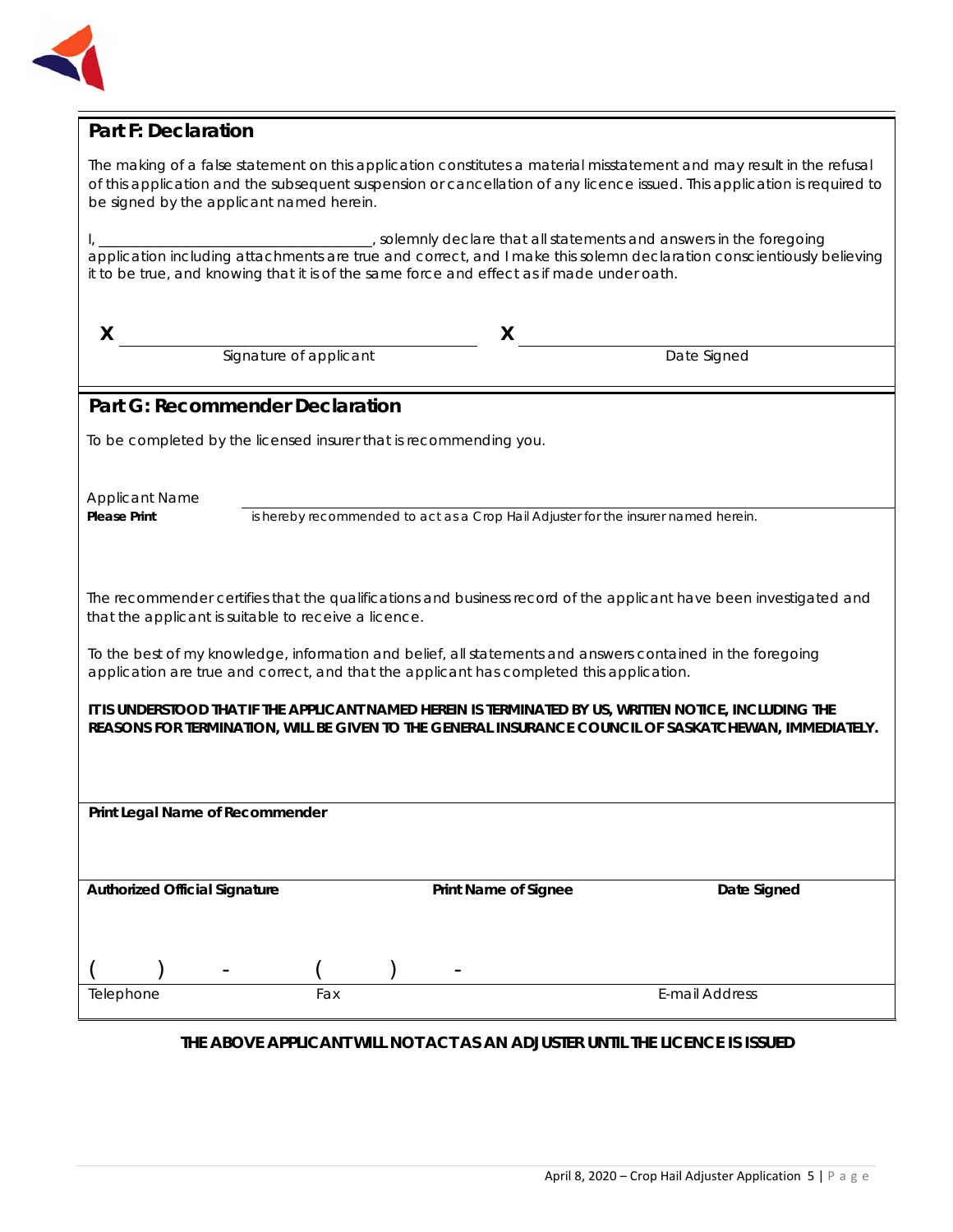

## **APPLICANT'S ACKNOWLEDGEMENT**

### **Print applicant's name**

A licence imposes on the licensee obligations including, but not limited to, the following:

- a) to adhere to the Act, regulations, and the General Insurance Council of Saskatchewan (GICS) Bylaws;
- b) to follow established standards of competence, conduct and practice in the business of insurance.
- 1. I acknowledge I have read the GICS Bylaws and the Hail Insurance Study Guide; and
- 2. I agree, prior to March 1, 2021, to successfully pass the appropriate entry exams as outlined in the GICS Bylaws in order to maintain my Crop Hail Adjuster Licence; and
- 3. I agree to adjust crop hail insurance claims using established crop adjusting procedures set out in the current version of the Council Approved Crop Hail Adjuster Manual.

The Hail Insurance Study Material and Bylaw is available to on the Council website at https://www.skcouncil.sk.ca/hailbyla.htm

I understand a licence will not be granted in the absence of returning this signed acknowledgment to the Council office.

I further understand I am prohibited from acting as a Crop Hail Adjuster until the licence has been granted.

**Signature of applicant Community Community Community Community Community Community Community Community Community Community Community Community Community Community Community Community Community Community Community Communit**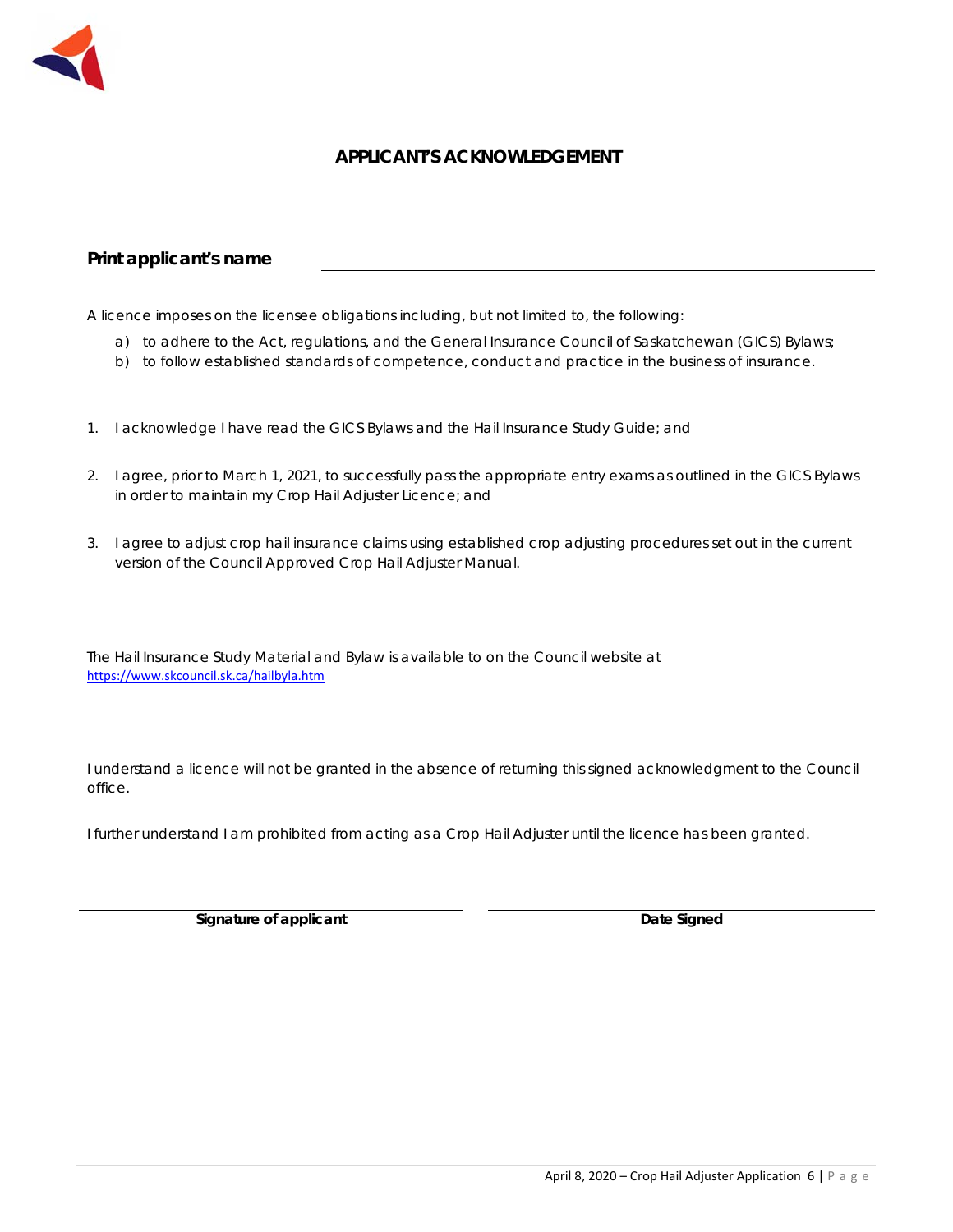



#### **Attachments to the application form**

Part A - a copy of your work permit or Immigrant Visa, and details, if applicable Part B - D - copies of all necessary documentation Provide Security Clearance Report Payment of licence fee

| Payment information (Please choose a payment option below) |  |                                                |                                                                                   |  |
|------------------------------------------------------------|--|------------------------------------------------|-----------------------------------------------------------------------------------|--|
|                                                            |  | Cheque or money order enclosed for full amount | Make cheque or money order payable to the:<br>Insurance Councils of Saskatchewan. |  |
|                                                            |  |                                                | An NSF charge of \$25 will apply for returned cheques.                            |  |
|                                                            |  | Charge credit card for the full amount         |                                                                                   |  |
|                                                            |  | <b>VISA</b>                                    | <b>Card Number</b>                                                                |  |
|                                                            |  |                                                |                                                                                   |  |
|                                                            |  | MasterCard                                     | Expiry Date (MM/YY)                                                               |  |
|                                                            |  |                                                |                                                                                   |  |
|                                                            |  |                                                | Signature                                                                         |  |
|                                                            |  |                                                |                                                                                   |  |
|                                                            |  |                                                | Print name of applicant                                                           |  |
|                                                            |  |                                                |                                                                                   |  |

Licensing Department Insurance Councils of Saskatchewan 310, 2631 – 28th Avenue Regina SK S4S 6X3

Tel: 306.347.0862 Fax: 306.347.0525

www.skcouncil.sk.ca